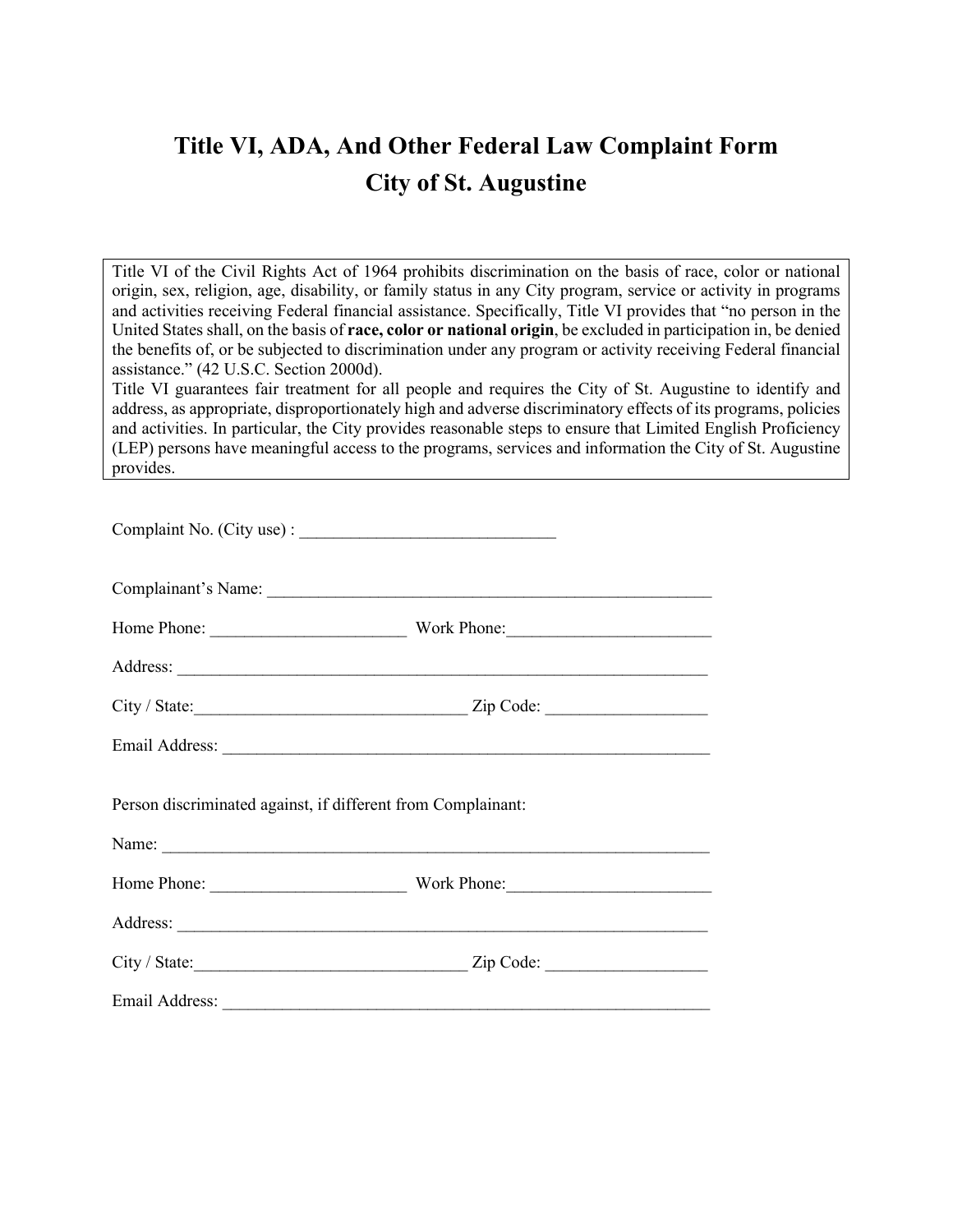|             | List type of discrimination (please check all that apply):                                                                                                                     |                  |                   |                                                                                                                                                                       |
|-------------|--------------------------------------------------------------------------------------------------------------------------------------------------------------------------------|------------------|-------------------|-----------------------------------------------------------------------------------------------------------------------------------------------------------------------|
| $\Box$ Race | $\Box$ Color                                                                                                                                                                   | □National Origin | $\Box$ Disability | □Other (Please Describe)                                                                                                                                              |
|             |                                                                                                                                                                                |                  |                   |                                                                                                                                                                       |
|             |                                                                                                                                                                                |                  |                   | Please describe your national origin, if it is a basis of your complaint: _________________________                                                                   |
|             |                                                                                                                                                                                |                  |                   | Location where incident of discrimination occurred: ____________________________                                                                                      |
|             |                                                                                                                                                                                |                  |                   | <u> 1989 - John Stone, Amerikaansk politiker († 1989)</u><br>Time and date when incident of discrimination occurred: _________________________                        |
|             | Name and Position/Title of the person who allegedly subjected you to discrimination:                                                                                           |                  |                   |                                                                                                                                                                       |
|             | In your own words, please describe the incident of alleged discrimination and explain<br>what happened and whom you believe is responsible (use separate sheets if necessary): |                  |                   |                                                                                                                                                                       |
|             |                                                                                                                                                                                |                  |                   |                                                                                                                                                                       |
|             |                                                                                                                                                                                |                  |                   | ,我们也不能在这里的时候,我们也不能在这里的时候,我们也不能在这里的时候,我们也不能在这里的时候,我们也不能在这里的时候,我们也不能在这里的时候,我们也不能会不<br>,我们也不能在这里的人,我们也不能在这里的人,我们也不能在这里的人,我们也不能在这里的人,我们也不能在这里的人,我们也不能在这里的人,我们也不能在这里的人,我们也 |
|             |                                                                                                                                                                                |                  |                   |                                                                                                                                                                       |
|             | Did anyone else witness the incident? $\square$ Yes $\square$ No                                                                                                               |                  |                   |                                                                                                                                                                       |
|             | If yes, please list all witnesses below (use separate sheets if necessary):                                                                                                    |                  |                   |                                                                                                                                                                       |
|             | Name:                                                                                                                                                                          |                  |                   |                                                                                                                                                                       |
|             |                                                                                                                                                                                |                  |                   |                                                                                                                                                                       |
|             |                                                                                                                                                                                |                  |                   |                                                                                                                                                                       |
|             |                                                                                                                                                                                |                  |                   |                                                                                                                                                                       |
|             | Name:                                                                                                                                                                          |                  |                   |                                                                                                                                                                       |
|             |                                                                                                                                                                                |                  |                   |                                                                                                                                                                       |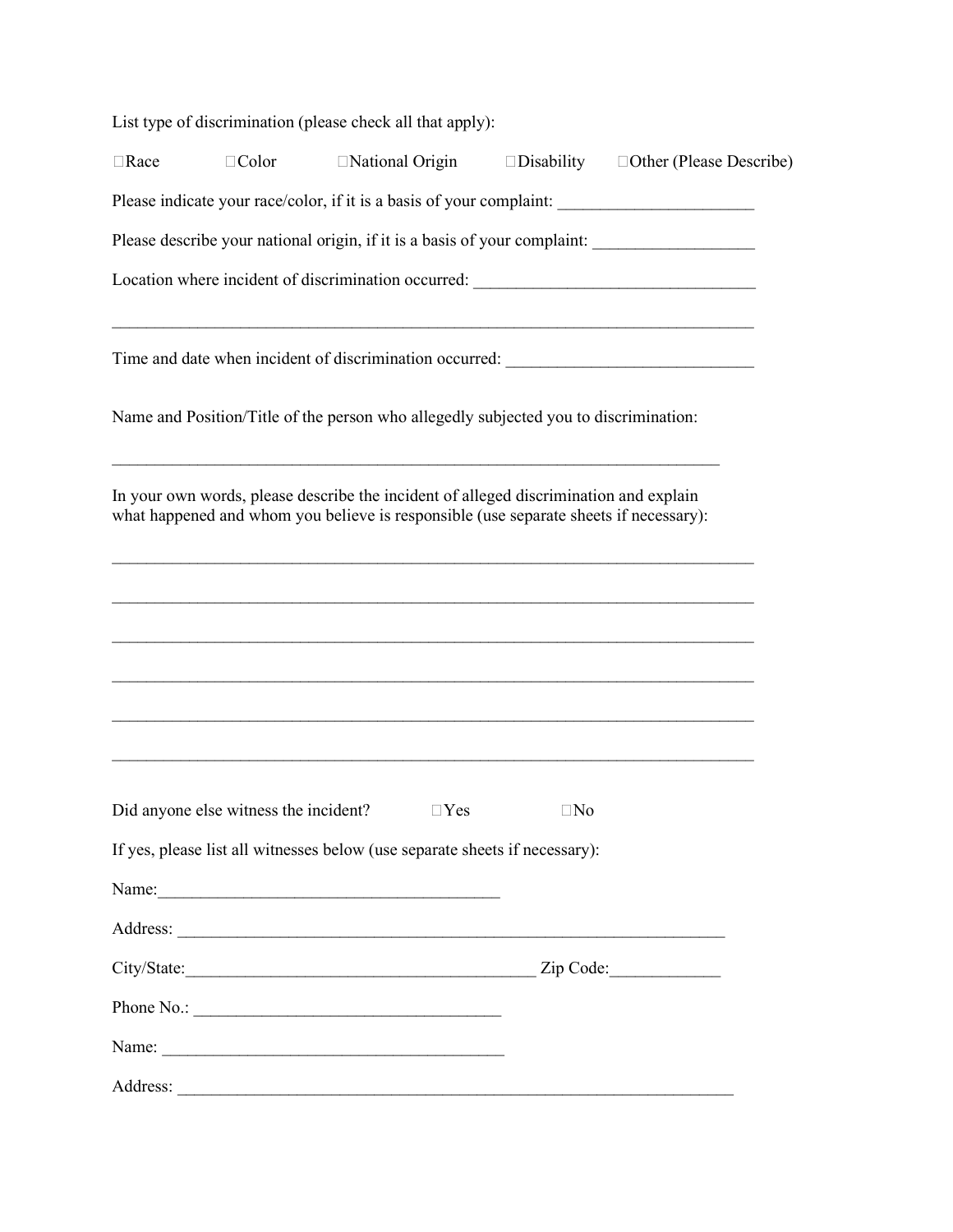| City/State:                                                                                   |                     | Zip Code:                    |
|-----------------------------------------------------------------------------------------------|---------------------|------------------------------|
| Phone No.:                                                                                    |                     |                              |
| Have you filed a complaint about this incident with any other Federal, State or Local agency? |                     |                              |
| $\Box$ Yes<br>$\Box$ No                                                                       |                     |                              |
| If yes, check all that apply and provide the date or dates when the complaint was filed:      |                     |                              |
| $\Box$ Federal Agency                                                                         | $\Box$ State Agency | $\Box$ Local Agency          |
| Date: $\qquad \qquad \qquad$                                                                  | Date:               | Date: $\qquad \qquad \qquad$ |
| $\Box$ Federal Court                                                                          | $\Box$ State Court  |                              |
| Date:                                                                                         | Date:               |                              |

For each agency and/or court checked above, please identify the name and location of the agency and the name, address, telephone number and email address of a contact person at each agency and/or court:

\_\_\_\_\_\_\_\_\_\_\_\_\_\_\_\_\_\_\_\_\_\_\_\_\_\_\_\_\_\_\_\_\_\_\_\_\_\_\_\_\_\_\_\_\_\_\_\_\_\_\_\_\_\_\_\_\_\_\_\_\_\_\_\_\_\_\_\_\_\_\_\_\_\_\_\_\_\_

 $\mathcal{L}_\mathcal{L} = \mathcal{L}_\mathcal{L} = \mathcal{L}_\mathcal{L} = \mathcal{L}_\mathcal{L} = \mathcal{L}_\mathcal{L} = \mathcal{L}_\mathcal{L} = \mathcal{L}_\mathcal{L} = \mathcal{L}_\mathcal{L} = \mathcal{L}_\mathcal{L} = \mathcal{L}_\mathcal{L} = \mathcal{L}_\mathcal{L} = \mathcal{L}_\mathcal{L} = \mathcal{L}_\mathcal{L} = \mathcal{L}_\mathcal{L} = \mathcal{L}_\mathcal{L} = \mathcal{L}_\mathcal{L} = \mathcal{L}_\mathcal{L}$ 

\_\_\_\_\_\_\_\_\_\_\_\_\_\_\_\_\_\_\_\_\_\_\_\_\_\_\_\_\_\_\_\_\_\_\_\_\_\_\_\_\_\_\_\_\_\_\_\_\_\_\_\_\_\_\_\_\_\_\_\_\_\_\_\_\_\_\_\_\_\_\_\_\_\_\_\_\_\_

\_\_\_\_\_\_\_\_\_\_\_\_\_\_\_\_\_\_\_\_\_\_\_\_\_\_\_\_\_\_\_\_\_\_\_\_\_\_\_\_\_\_\_\_\_\_\_\_\_\_\_\_\_\_\_\_\_\_\_\_\_\_\_\_\_\_\_\_\_\_\_\_\_\_\_\_\_\_

 $\mathcal{L}_\mathcal{L} = \mathcal{L}_\mathcal{L} = \mathcal{L}_\mathcal{L} = \mathcal{L}_\mathcal{L} = \mathcal{L}_\mathcal{L} = \mathcal{L}_\mathcal{L} = \mathcal{L}_\mathcal{L} = \mathcal{L}_\mathcal{L} = \mathcal{L}_\mathcal{L} = \mathcal{L}_\mathcal{L} = \mathcal{L}_\mathcal{L} = \mathcal{L}_\mathcal{L} = \mathcal{L}_\mathcal{L} = \mathcal{L}_\mathcal{L} = \mathcal{L}_\mathcal{L} = \mathcal{L}_\mathcal{L} = \mathcal{L}_\mathcal{L}$ 

\_\_\_\_\_\_\_\_\_\_\_\_\_\_\_\_\_\_\_\_\_\_\_\_\_\_\_\_\_\_\_\_\_\_\_\_\_\_\_\_\_\_\_\_\_\_\_\_\_\_\_\_\_\_\_\_\_\_\_\_\_\_\_\_\_\_\_\_\_\_\_\_\_\_\_\_\_\_

 $\mathcal{L}_\mathcal{L} = \mathcal{L}_\mathcal{L} = \mathcal{L}_\mathcal{L} = \mathcal{L}_\mathcal{L} = \mathcal{L}_\mathcal{L} = \mathcal{L}_\mathcal{L} = \mathcal{L}_\mathcal{L} = \mathcal{L}_\mathcal{L} = \mathcal{L}_\mathcal{L} = \mathcal{L}_\mathcal{L} = \mathcal{L}_\mathcal{L} = \mathcal{L}_\mathcal{L} = \mathcal{L}_\mathcal{L} = \mathcal{L}_\mathcal{L} = \mathcal{L}_\mathcal{L} = \mathcal{L}_\mathcal{L} = \mathcal{L}_\mathcal{L}$